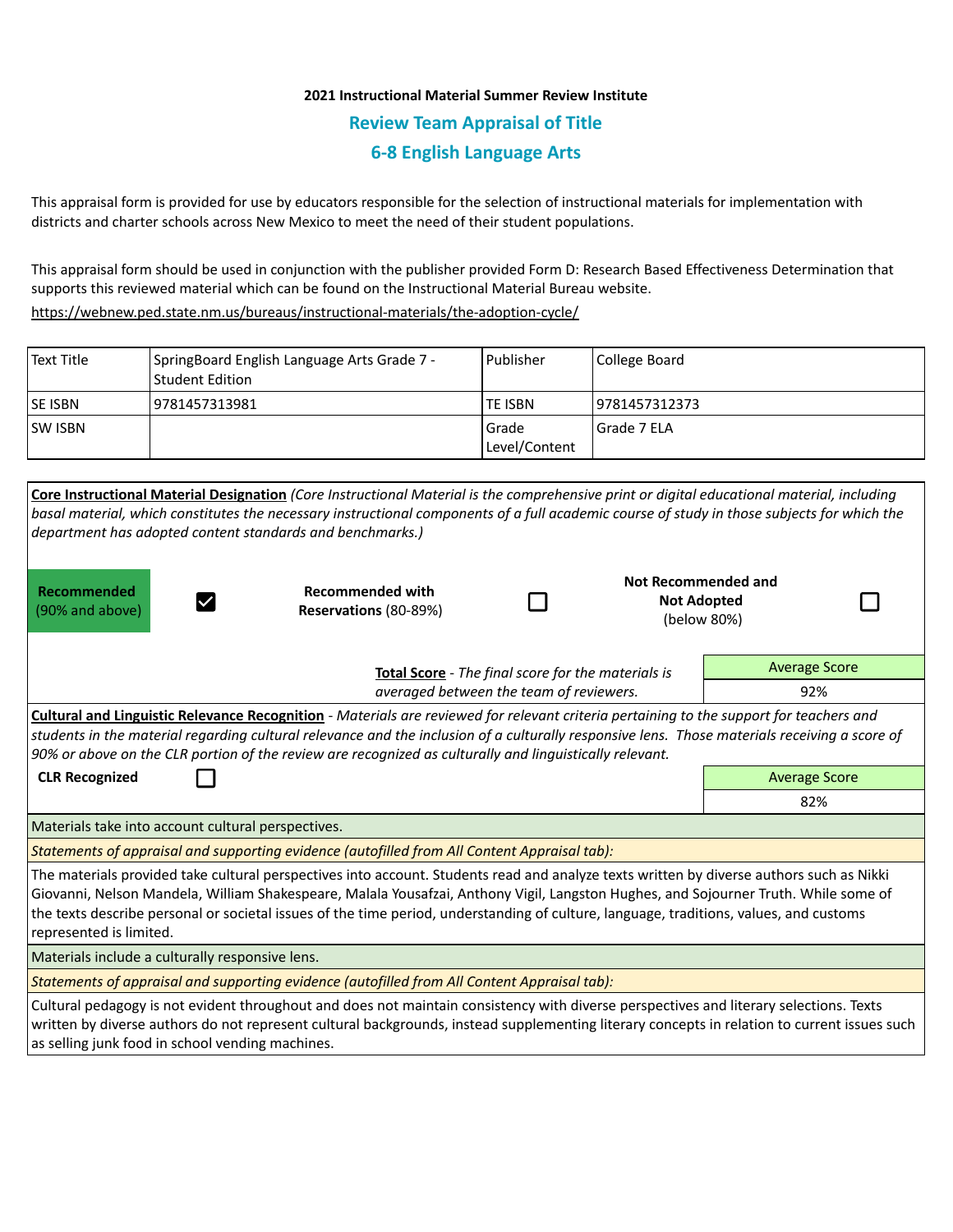**Standards Review** *- Materials are reviewed for alignment with the state adopted content standards, benchmarks and performance standards.*

Average Score

92%

Materials align with grade level ELA standards overall.

*Statements of appraisal and supporting evidence:* 

Materials incorporate continuous practice of the four modes of language - reading, writing, speaking, and listening. Throughout *SpringBoard English Language Arts, Grade 7, s*tudents are encouraged to collaborate, interact, and participate with peers. The scope and sequence aligns with CCSS and provides comprehensive learning resources. Specific vocabulary focus and activities highlight a myriad of reading, writing, speaking and listening.

Materials align to reading standards.

*Statements of appraisal and supporting evidence:* 

The materials align with grade-level CCSS reading standards. Skills students practice include citing several pieces of textual evidence; addressing leveled questions; enhancing and applying plot elements; synthesizing text dependent questions; and developing tiered questioning through collaboration. Materials focus on frequent citing of multiple pieces of textual based evidence when addressing questions as well as when collaborating with peers. There is limited scope on practicing skills related to comparative aspects of historical elements. Informational skills include visual representations to convey meaning. Many of the informational texts relate to generational ideologies and allow students to activate prior knowledge.

Materials align to writing standards.

*Statements of appraisal and supporting evidence:* 

Writing materials align with CCSS standards. Students are exposed to multiple styles of writing and tasks, including personal narrative, myth, informational essay, argumentative essay, literary analysis, and biographical presentations. Graphic organizers present multiple avenues of performance through scaffolded writing development. The tasks embedded within a unit and/or activity presents frequent opportunities for collaborative writing, editing, and feedback with peers. Entry points of writing are demonstrated through frequent writing prompts, leading to a culmination of full writing productions and/or product.

Materials align to speaking and listening standards.

*Statements of appraisal and supporting evidence:* 

There is an abundance of oral practice, particularly with peers. Materials objectify usage of textual based evidence in combination with peer feedback, participation, and modal demonstrations. Materials encourage students to validate multiple viewpoints, aligning with a synthesis of text based evidence and peer feedback. There are varied types of strategies and activities, including *Think-Pair-Share, Discussion Groups, and Jigsaw* for collaborative discourse.

Materials align to language standards.

*Statements of appraisal and supporting evidence:* 

Materials provide ample usage for linguistic development. *Language and Writer's Craft* highlight writing skills that include frequent opportunities for utilizing and embedding academic vocabulary throughout the writing prompts and overall assessments.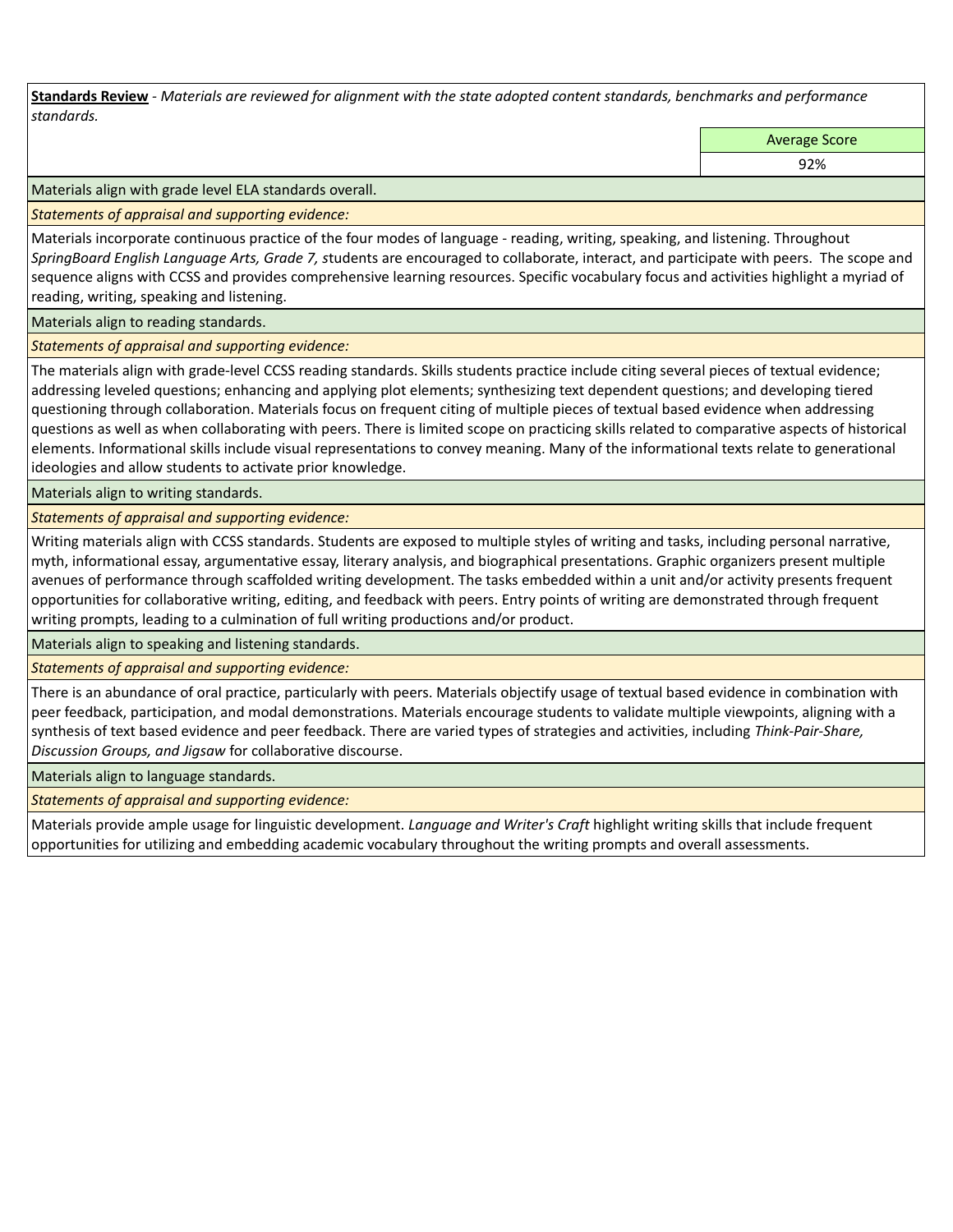**ELA Content Review** *- Materials are reviewed for relevant criteria pertaining to the support for teachers and students in the specific content area reviewed.*

Average Score

95%

Materials provide a selection and range of high-quality texts worthy of students' time and attention, exhibiting exceptional craft and thought and/or providing useful information.

*Statements of appraisal and supporting evidence:* 

The various text collections and writing tasks in *SpringBoard* are of high quality, robust, and rigorous. The materials provided in *SpringBoard* provide multigenerational resources and complementary texts to infuse prior knowledge while enhancing newly learned skills. Topics students investigate are relatable, such as analyzing the impact of Instagram, identifying techniques in advertisements, examining a video on junk food, and use of screen time. Writing performance tasks are real-world, such as generating an argumentative essay on a position or stance students are most passionate and interested about.

Questions in the materials are high-quality text-dependent and text-specific questions. The overwhelming majority of these questions are text-specific and draw student attention to the particulars in the text.

*Statements of appraisal and supporting evidence:* 

Found throughout the text are sections labeled *Returning to the Text* that provide leveled comprehension questions that address the CCSS. Students are encouraged to share their responses extensively by highlighting their reasoning and refining their initial response. Additional sections, such as the *Knowledge Quests* and *Gaining Perspectives,* promote personal connections to the material learned.

Materials provide scaffolding and supports to enable students' learning of English language arts.

*Statements of appraisal and supporting evidence:* 

Supports for English language learners are in place but supports for students below grade-level or struggling with the skill are limited. Guidance for supporting English language learners are found under *Supporting English Language Learners* and under *Leveled Differentiated Instruction*. To acquire vocabulary, the text recommends using reference materials such as a dictionary, but explicit instruction on how to use it as a learning tool is limited.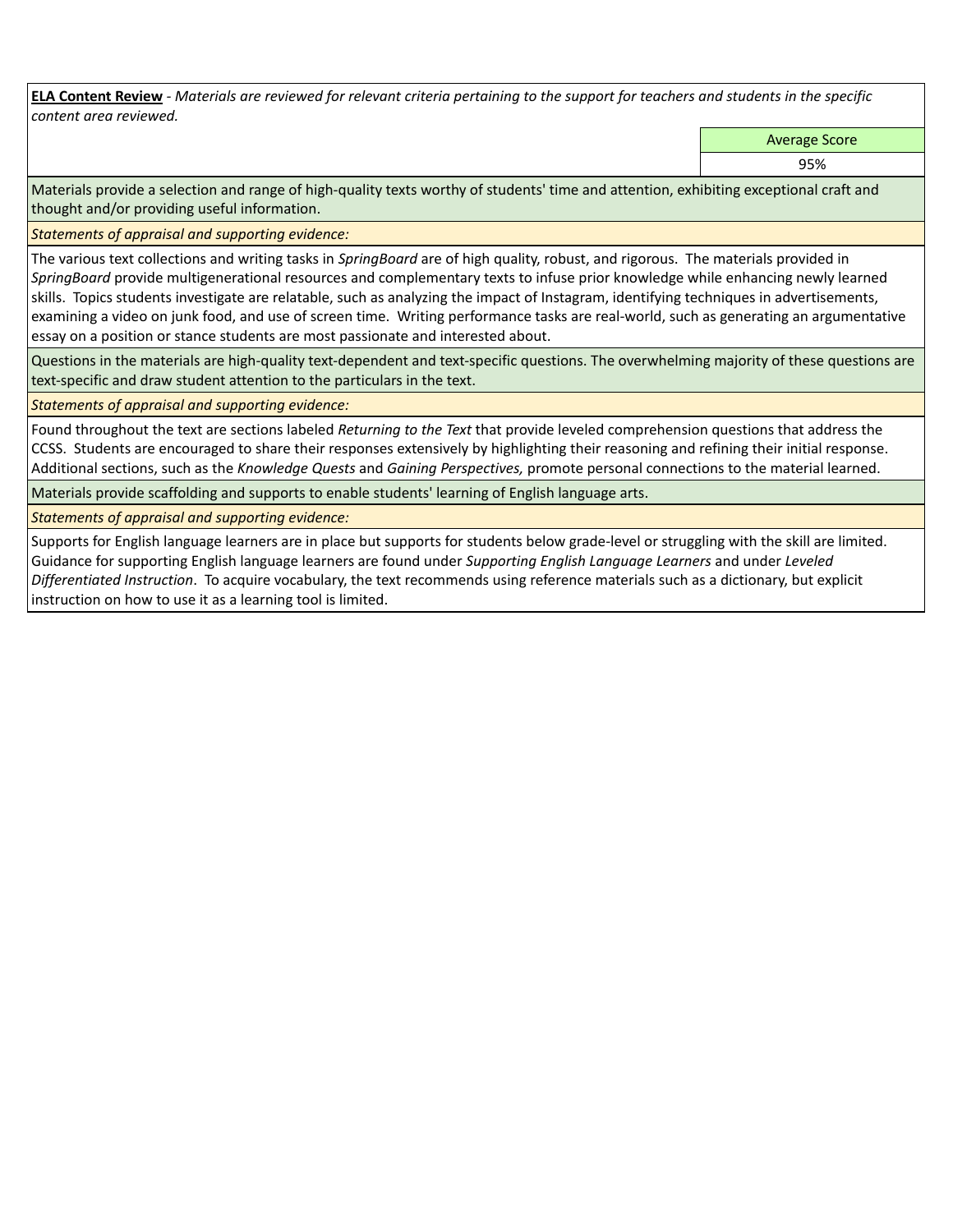**All Content Review** *- Materials are reviewed for relevant criteria pertaining to the support for teachers and students in the material regarding the progression of the standards, lesson structure, pacing, assessment, individual learners and cultural relevance.*

Average Score

88%

Materials are coherent and consistent with the standards that all students should study in order to be college and career ready.

*Statements of appraisal and supporting evidence:*

Standards listed are aligned with College and Career Readiness. There are online and *Teacher's Edition* alignment for PRE-AP, AP, PSAT, SAT college entrance exams and students who are above grade-level. Primary skills focus on research and application: sourcing primary and secondary resources; student development with multiple resources; and assessing validity of resource materials.

Materials are well designed and take into account effective lesson structure and pacing.

*Statements of appraisal and supporting evidence:*

Each unit begins with a *Planning the Unit*. Instructional sequence, vocabulary, Bloom's taxonomy cognitive domains, CCSS Standards alignments, instructional outcomes, and assessment objectives are all embedded within the unit planning. A *Suggested Pacing* found in the *Teacher Edition* notes recommended pacing per each activity; however, each step or task does not note a suggested time frame. Margins provide students with occasional contextual clues, along with space for personal commentary. *Teacher Edition* margins also give teacher's supports, suggestions, and reflective points for class discussions. The supports, however, do not necessarily reflect the elements of reteaching, alternative appraisals of demonstrating the skill, or for students below grade-level standards.

Materials support teacher planning, learning, and understanding of the standards.

*Statements of appraisal and supporting evidence:*

The *Planning the Unit* begins at each unit. The *Teacher Edition* provides limited pre-planning and preparation for the unit. The *Student Edition* gives wider scope and sequence within certain unit introductions. Standards are deconstructed, particularly within the *Student Edition* in text-dependent questions and collaborative activities. However, the *Teacher Edition* provides limited support for students who are below grade-level or did not meet the standard objective.

Materials offer teachers resources and tools to collect ongoing data about student progress on the standards.

*Statements of appraisal and supporting evidence:*

The resources and tools for assessment, *Embedded Assessment,* are provided at the mid checkpoint and at the end of the unit. The scoring criteria on the included rubric are CCSS aligned and measure the *learning targets.* While these are provided, guidance on data tracking is minimal. The online resource offers *Progress Reports,* which provide students and their families minimal information on student overall progress and include technical language not suited for student and family audiences.

Materials support effective use of technology to enhance student learning.

*Statements of appraisal and supporting evidence:*

When planning an activity or writing an assignment, the use of technological resources is inferred. For example, instructions for drafting an argumentative essay require evaluating and citing sources. The instructions infer that students know how to utilize effective multimedia sources. While inferring to incorporate technology are found throughout the *Teacher Edition*, materials and suggestions in the *Teacher Edition* recommend to use multimedia to enhance presentations and retrieve primary and secondary sources needed to support a claim.

Materials can be easily customized for individual learners.

*Statements of appraisal and supporting evidence:* 

*Leveled Differentiated Instruction* provides instruction for language learners, but students who learn multi-modally, i.e. tactile and kinesthetic, are limited in offerings. The *Teacher Edition* offers limited opportunities or suggestions for reteaching or strengthening skills for students below grade-level standards.

Materials give all students extensive opportunities and support to explore key concepts.

*Statements of appraisal and supporting evidence:*

Materials provide ample opportunities to explore key concepts in the reading and writing tasks. Many tasks require peer to peer collaboration to ensure students practice the four modes of language to acquire content and/or skills. More opportunities presented are geared for students extending beyond learning but not to support conceptual development with students who have not met grade-level standards.

Materials take into account cultural perspectives.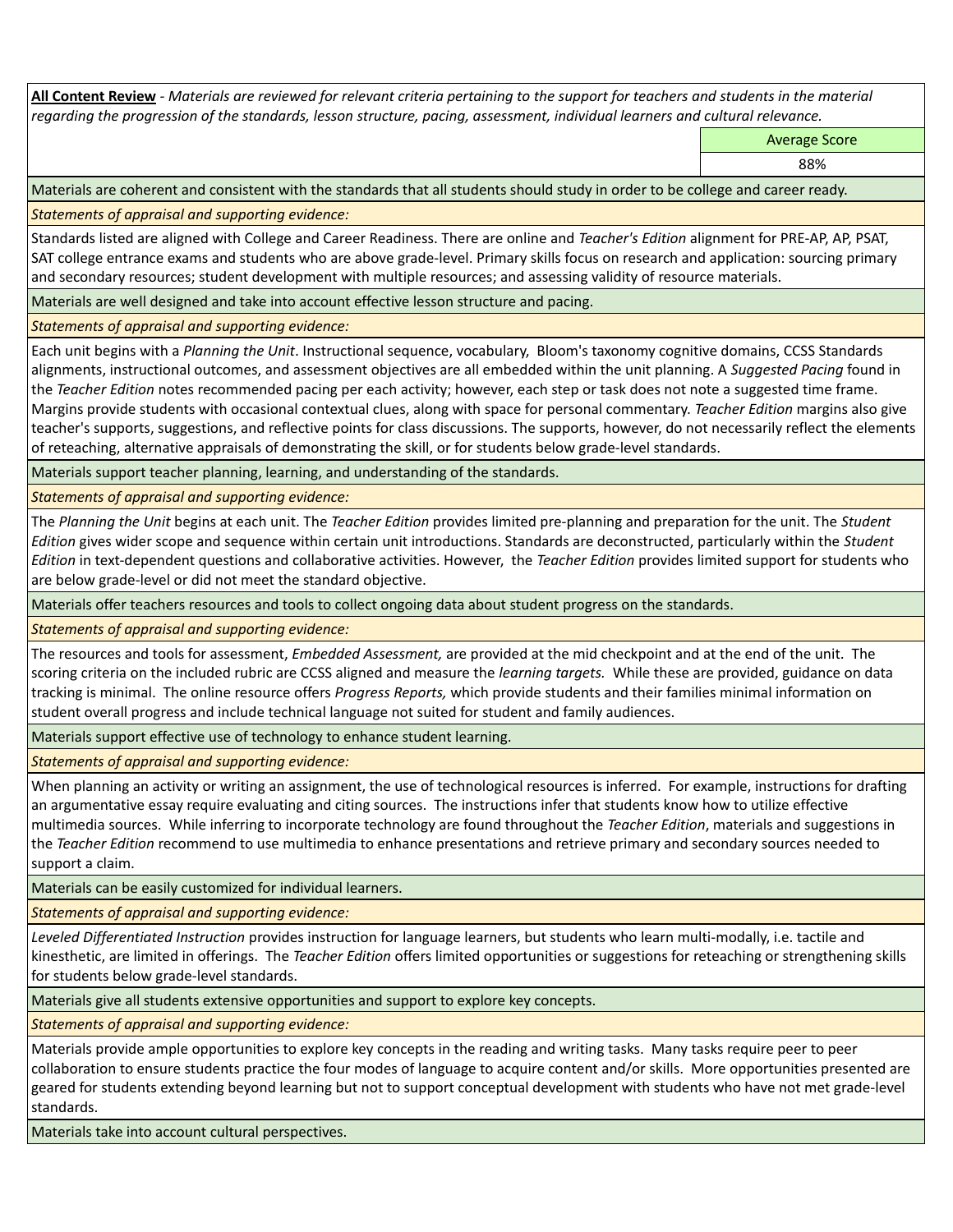*Statements of appraisal and supporting evidence:*

The materials provided take cultural perspectives into account. Students read and analyze texts written by diverse authors such as Nikki Giovanni, Nelson Mandela, William Shakespeare, Malala Yousafzai, Anthony Vigil, Langston Hughes, and Sojourner Truth. While some of the texts describe personal or societal issues of the time period, understanding of culture, language, traditions, values, and customs represented is limited.

Materials include a culturally responsive lens.

*Statements of appraisal and supporting evidence:*

Cultural pedagogy is not evident throughout and does not maintain consistency with diverse perspectives and literary selections. Texts written by diverse authors do not represent cultural backgrounds, instead supplementing literary concepts in relation to current issues such as selling junk food in school vending machines.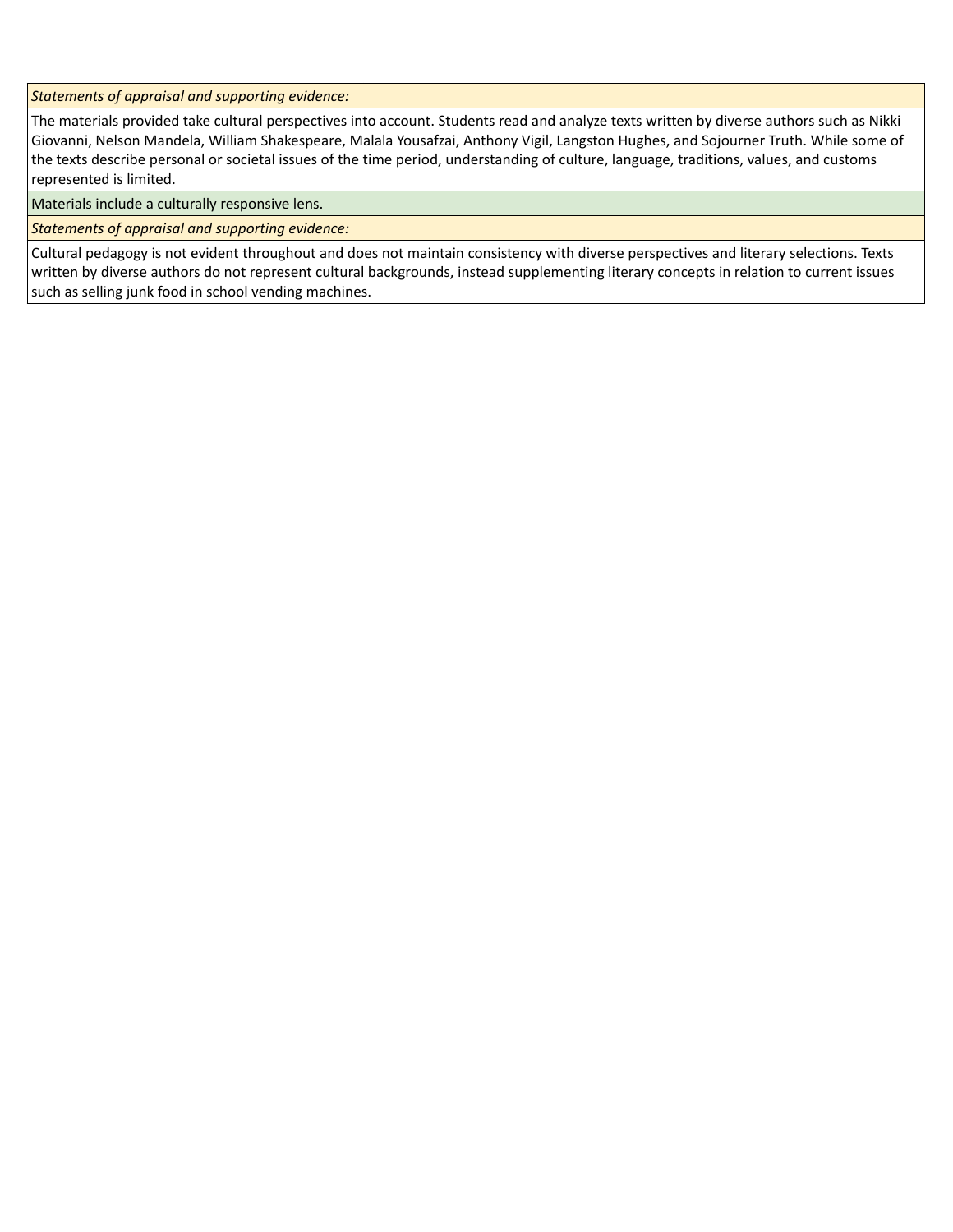**Reviewers' Professional Summation** *- These materials are reviewed by Level II and Level III educators from across New Mexico. The reviewers have brought their knowledge, experience and expertise into the review of these materials. They offer here their individual summary of the material as a whole.*

Reviewer #: 64

*Background and experience:*

Reviewer is a Level III teacher endorsed in Language arts, social studies, and TESOL with 13 years teaching experience at the middle school level. Core subjects taught include 6th grade English language arts, 7th grade English language Arts, 6th grade social studies, and 7th grade social studies. Currently, Reviewer 64 is the Content Specialist for the district. Reviewer holds a National Board Certification in English Language Arts/Early Adolescence, and earned a Master's from New Mexico State University in Curriculum and Instruction.

## *Professional summary of material:*

*SpringBoard English Language Arts, Grade 7* is an extensive reading to write curriculum composed of four units. In each unit, students read literature, read informational texts, read to gather research, read poetry, and read plays. While reading, students close read and annotate the text to learn the author's craft and purpose. Students practice analytical and critical thinking skills when addressing textdependent questions. Students also highlight writing skills particular to the writing task at the end of each unit. To conclude each unit, students generate a writing task (Embedded Assessment) and apply the skills learned and analyzed throughout the unit. To acquire language, activities promote whole class and small group discourse underscoring tier II and tier III vocabulary. Features of the *Teacher Edition* include recommendations to support English learners and diverse learners. The standards addressed and assessed throughout the unit are noted in the planning pages as well as at the beginning of each activity. Other features include scaffolding of text-dependent questions, which provides additional questions to ensure that students are able to address the purpose for reading. Supplemental materials included with SpringBoard include the *SpringBoard Language Workshop, Grade 7,* which emphasizes language development and practices the use of language. In all, *SpringBoard English Language Arts, Grade 7* is recursive and students practice reading to write multiple times. This ensures that writing skills are learned and developed.

## Reviewer #: 65

*Background and experience:*

Reviewer 65 is a Level III special education teacher with a master's degree in special education. Currently reviewer 65 teaches selfcontained English Language Arts and Social Studies at the middle school level. The reviewer has 13 years teaching experience, eleven years in self-contained and two years in a fifth grade setting.

*Professional summary of material:*

SpringBoard English Language Arts, Grade 7 is an extensive reading and writing curriculum for students who are at grade level and beyond. Common Core Standards are included in the Teacher Edition for each activity. Each unit contains Previewing the Unit, which includes Learning Targets, Making Connections, Essential Questions, and Vocabulary. The texts are rigorous as are many of the questions at the end of each section. Peers have chances to collaborate throughout the material. While the texts are written from a variety of authors and encompass various subjects, including an extensive section about Nelson Mandela and a small section which may appeal to many teens on why companies target marketing towards teens, the texts lack selections about students who overcame disabilities. A lined column for notes is provided on each page of the texts for students to take their own notes; however, specific questions are not included in the columns to guide students who are working below grade-level. This is aligned to CCSS, AP, and SAT and is helpful for those who are college bound.

Reviewer #: 66

## *Background and experience:*

Reviewer 66 is a level II teacher with 7 years experience. All 7 years experience occurred at the middle school level. Reviewer 66 has worked with students ranging from Special Education to Gifted students. Currently, Reviewer 66 is a team leader within the Language Arts Department, and acquired a Master's Degree from University of New Mexico in Language, Literacy, and Socioliteracy.

*Professional summary of material:*